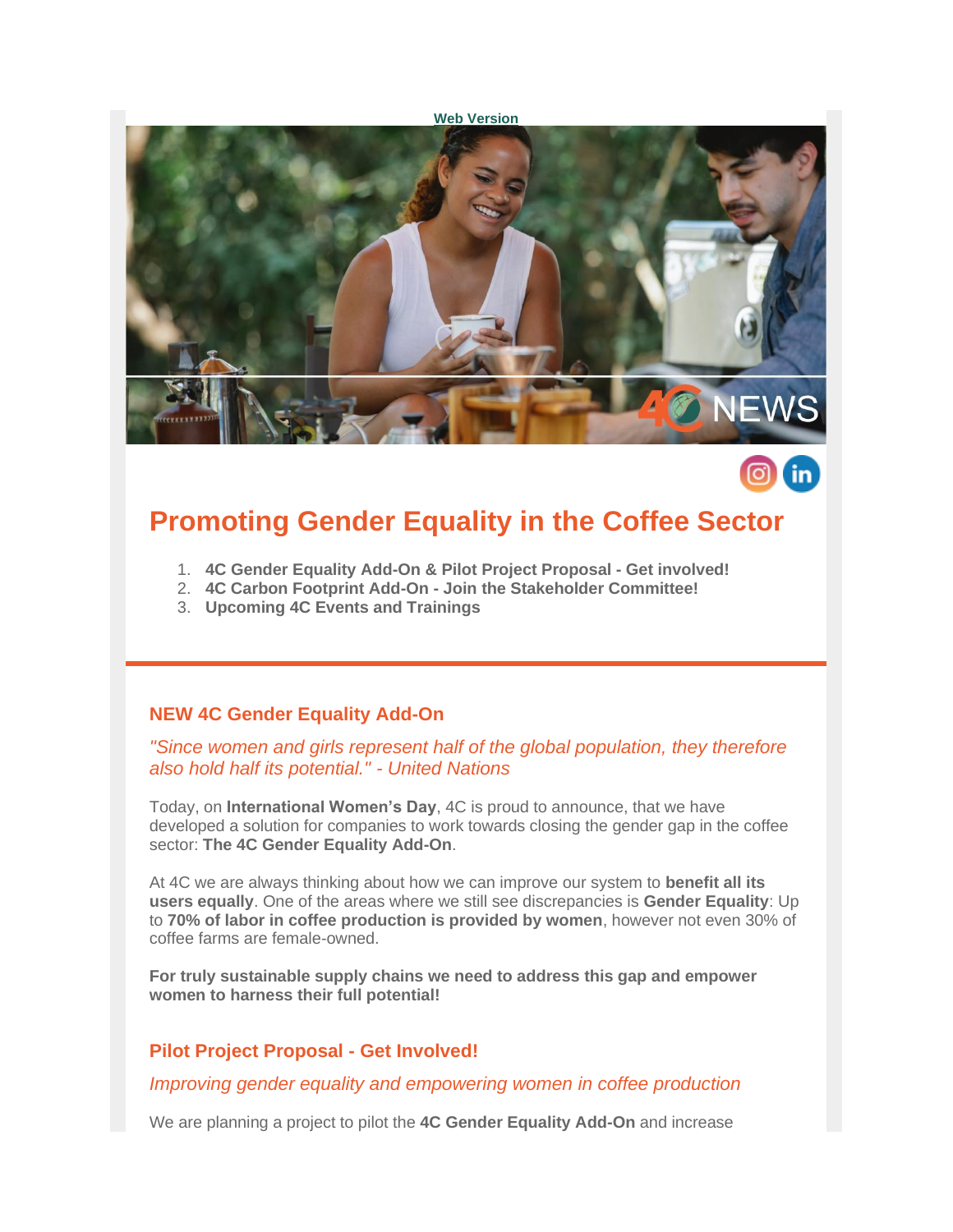**awareness of the benefits of gender equality** for sustainable coffee cultivation.

**[Contact us now](mailto:info@4c-services.org)**, if you are interested in **partnering with 4C** to introduce and further improve our brand-new **Gender Equality Add-On** in a pilot project. We have identified a promising funding opportunity and are now looking for an industry partner to join us.

### **4C Technical Stakeholder Committee - Join Now!**



The newly set up **4C Technical Stakeholder Committee** will meet for the first time on **6 April 2022 at 13:00 CET**.

With this first meeting we will kick off our cooperation to improve the on-the-ground application of the **4C Carbon Footprint Add-On.**

The participation in the Stakeholder Committee is **open for all 4C system users**: Managing Entities of 4C Units, Certification Bodies, Intermediary Buyers and Final Buyers.

**[Register here](https://amxe.net/io0aec4n-5er6z3n6-ur2lgk8y-5p9)**

# **Events and Trainings**

# **4C @ SCC Collective Action Network Call**

Don't miss the next call of the **Sustainable Coffee Challenge's** Collective Action Network on **Climate + Nature** on the **17th of March at 4pm CET**.

We will introduce our new **4C Carbon Footprint Add-On** during this session – want to find out more about the Add-On and measuring and reducing GHG emissions in coffee production and supply chains? Then **[join us for this exciting event](https://amxe.net/io0aec4n-5er6z3n6-y8cxwo83-1bx5)**!

### **4C System Trainings 2022**

We are happy to announce the schedule for our **[4C Online Trainings for 2022](https://amxe.net/io0aec4n-5er6z3n6-3u9q180y-81a)**.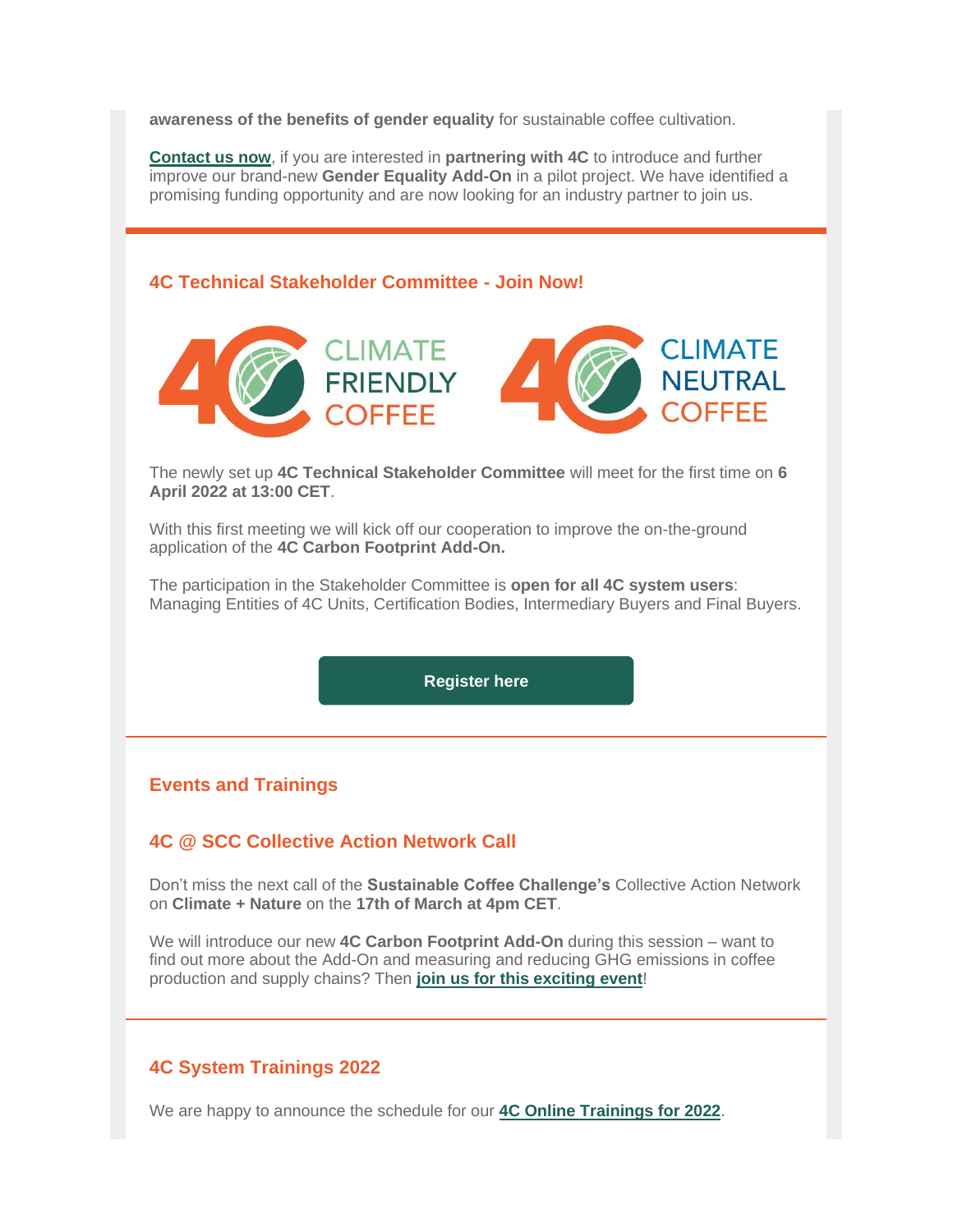**[Download the agenda](https://amxe.net/io0aec4n-5er6z3n6-79lb170z-zb5)** for the first 4C Training from **26 – 28 April 2022** now.

We have set up our 4C Trainings to **guide participants through the certification process** and to ensure a better understanding of the audit requirements and procedures. The topics include the criteria of the 4C Code of Conduct, risk assessment, on-site and remote audits, issuance of certificates, supply chain traceability and chain of custody.

In addition to our core 4C system training, we are also offering additional trainings on our **Gender Equality and Carbon Footprint Add-On**. The agenda for the Add-On Trainings will be posted shortly.

**[Register here](https://amxe.net/io0aec4n-5er6z3n6-arvpdjhe-1462)**

# **Série de Seminários 4C Online em Português - 4C Online Seminar Series in Portuguese**



A nossa segunda sessão da Série de Seminários Online em português irá ocorrer esta semana, na quinta-feira, **10 de Março, às 9:30 horário de Brasília**.

Na semana do **Dia Internacional das Mulheres**, vamos tratar de um tema muito importante: **["Fortalecimento da](https://amxe.net/io0aec4n-5er6z3n6-ia59j4s2-1dqq)  [Igualdade de Gênero e Mitigação dos Desafios Sociais](https://amxe.net/io0aec4n-5er6z3n6-ia59j4s2-1dqq)  [no Café."](https://amxe.net/io0aec4n-5er6z3n6-ia59j4s2-1dqq)**

**Esperamos ver vocês lá!**

Our second session of the Portuguese Online Seminar Series will take place this week, on Thursday, **March 10, at 1:30 pm CET**.

In the week of **International Women's Day**, we will address a very important topic: **"Strengthening Gender Equality and Mitigating Social Challenges in Coffee."**

**We hope to see you there!**



**Contact 4C**

4C Services GmbH Hohenzollernring 72 50672 Cologne, Germany

Phone: +49 221 508020 50 e-mail: **[info@4C-services.org](mailto:info@4c-services.org) [www.4C-services.org](https://amxe.net/io0aec4n-5er6z3n6-lwdfsudf-180s)**